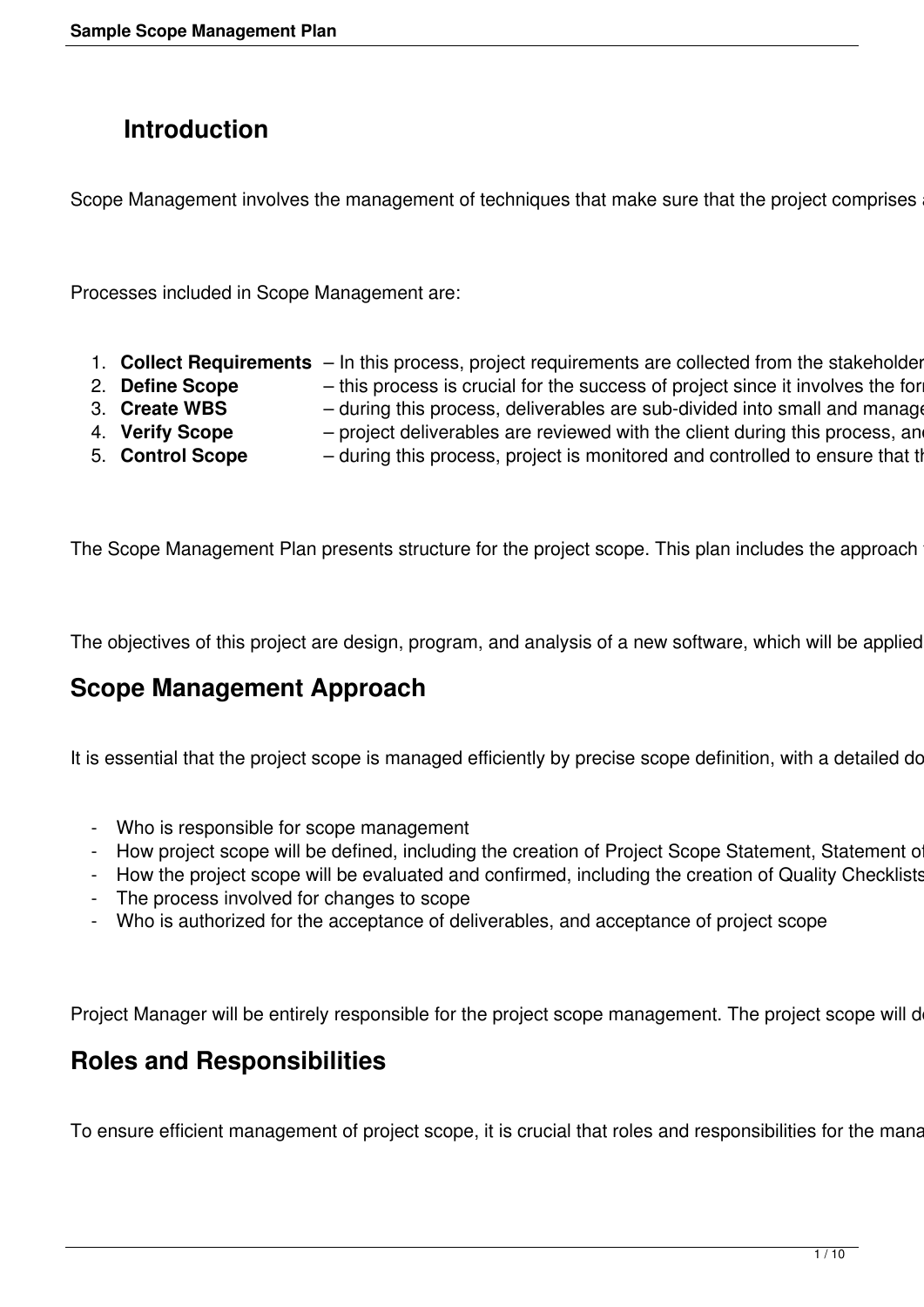Project Manager, Sponsor and project management team will have key roles for the management of pro

**Name** 

**Role** 

#### **Responsibilities**

**Matthew** 

**Sponsor** 

- Review the change requests regarding scope
- Endorse or reject the change request
- Acceptance of deliverables

**Jacob** 

Project Manager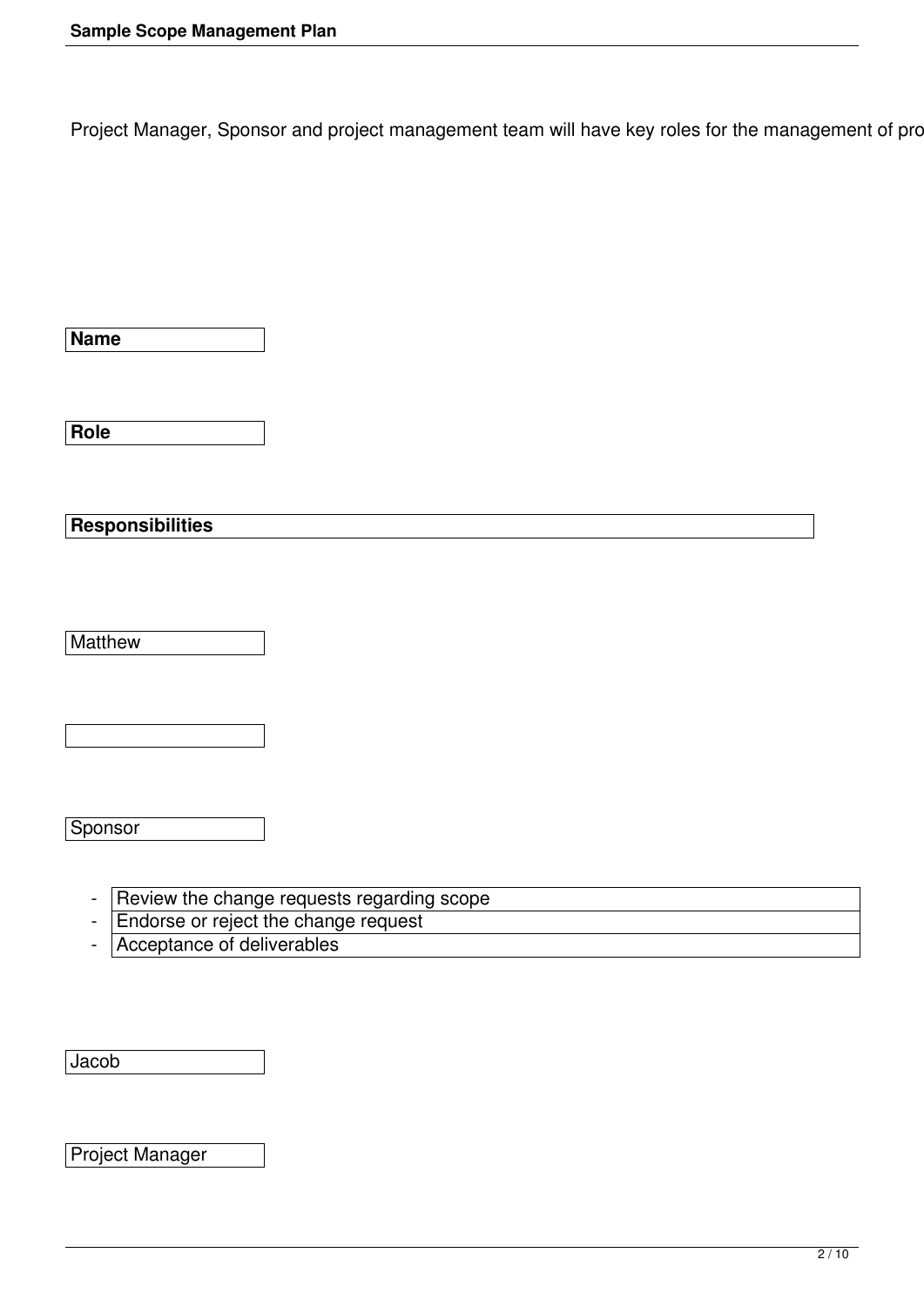- Evaluate and validate project scope
- Assist in the management of scope change requests
- Analyze the impact of scope change requests
- Conduct meetings for evaluation of the change requests
- Communicate decision of scope change requests
- Update the project documents

**Daniel** 

Team Lead

- Measure and verify project scope
- Validate scope change requests
- Evaluate impact of scope change requests
- Communicate results of scope change requests to the team
- Facilitate the process of change review

Joseph

Team Member

Contribute in describing changes

Assess the requirement for scope changes and convey to the project manager

**Ethan** 

Team Member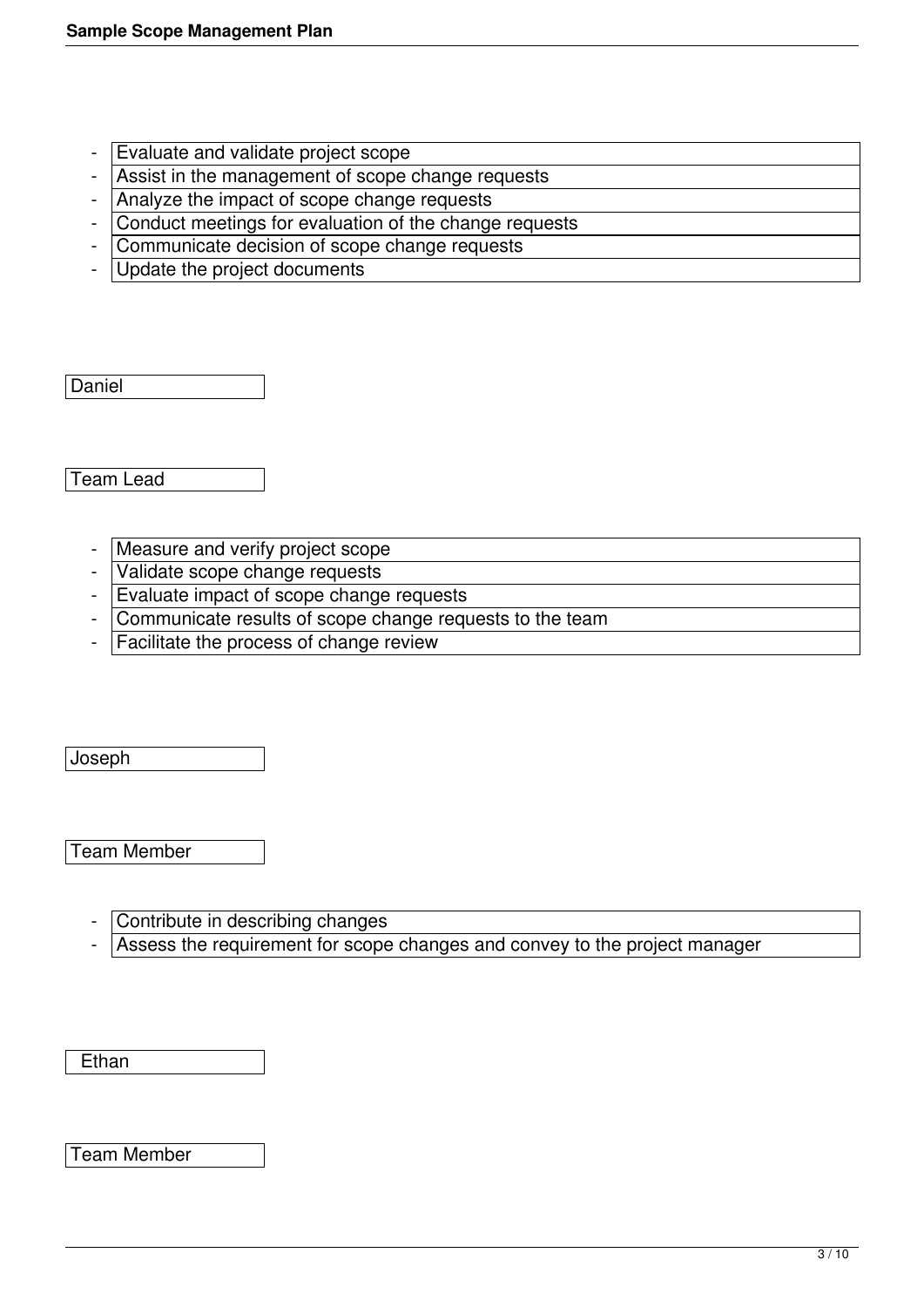Contribute in describing changes

#### Assess the requirement for scope changes and convey to the project manager

Table 2.1, Roles and Responsibilities Regarding Scope Management

### **Scope Definition**

This part involves the development of comprehensive project goals, and the project deliverables. Scope can only be defined after the project requirements have been precisely appreciated during the previous process of Collect Requirements. During this process, documents which are created are Requirements Documentation, Requirements Management Plan, and Requirements Traceability Matrix. The Scope Management Plan will describe the procedure to be implemented to create the comprehensive project description and the deliverables. The documents to be used for this purpose are the Project Charter, Requirements Documentation, and other project documents. Tools and techniques to be for defining the project scope are product analysis, identification of alternatives, and conduct of workshops.

The project scope was defined by means of a methodical process of collection of project and product requirements from the stakeholders. Initially, an analysis was conducted regarding the existing software applications of the company, based on client and team feedback. Subsequently, the project requirements were documented, and the requirements management plan, and requirements traceability matrix were developed to trace the requirements to the original.

Project description was completed and the deliverables were identified, based on the user requirements and contribution by the subject matter experts in the disciplines of software design, programming, and testing. Expert judgment was extremely useful in providing valuable information, to accomplish the user requirements of delivering software, which will enhance financial tracking and performance of other financial processes.

#### **Project Scope Statement**

The project scope statement explains the project deliverables, and the necessary work involved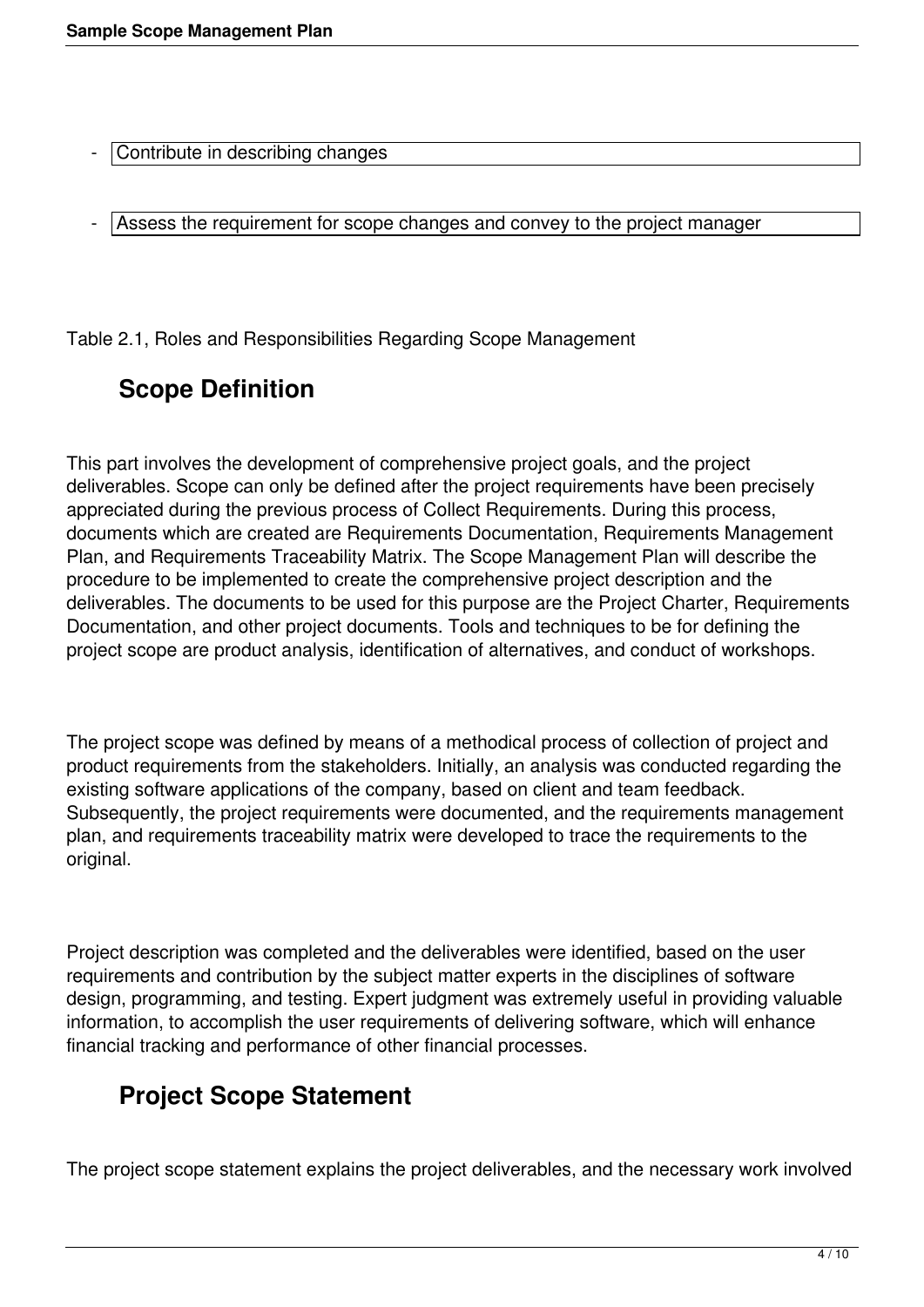for their creation. The Project Scope Statement includes the following elements:

- Product Scope Description explains what the project should achieve
- Acceptance Criteria illustrates what objectives should be accomplished for the acceptance of the project
	- Deliverables comprehensive detail of project deliverables
	- Exclusions details of tasks that are not included, and not within the project scope
	- Constraints restrictions on resources, like money, time, manpower, or machinery
	- Assumptions assumptions under which the project will be completed

The project scope statement includes a project description, acceptance criteria, list of deliverables, exclusions, constraints, and assumptions. It also includes work that is not to be executed, and not within the project scope.

This project comprises designing, programming, and testing of a software application that will be used for tracking the company finances. The project deliverables are complete software for financial tracking, with flexibility for modification and expansion, as required. The project acceptance will occur after the successful software testing in all sections, and is confirmed to be compatible with the existing information technology of the company. Ongoing operations and software maintenance is not included in this project. Only company staff and resources can be utilized for this project. Furthermore, the project duration will not exceed 120 days, and budget will be maximum \$600,000. It is assumed that the project sponsor will provide all necessary support, and the branch supervisors, with internal resources, will be available for the project.

## **Work Breakdown Structure**

Work Breakdown Structure and Work Breakdown Structure Dictionary are significant components for efficient scope management. This part of the Scope Management Plan explains how the scope of the project will be decomposed into smaller components in the WBS, and how these small elements will be monitored and controlled during the project life cycle.

To ensure efficient management of the project work, it will be sub-divided into discrete work packages that should not be in excess of 40 hours work. This will permit effective scope management during the project execution. The first level of project decomposition consists of Design, Programming, and Testing. The first level components are further subdivided into work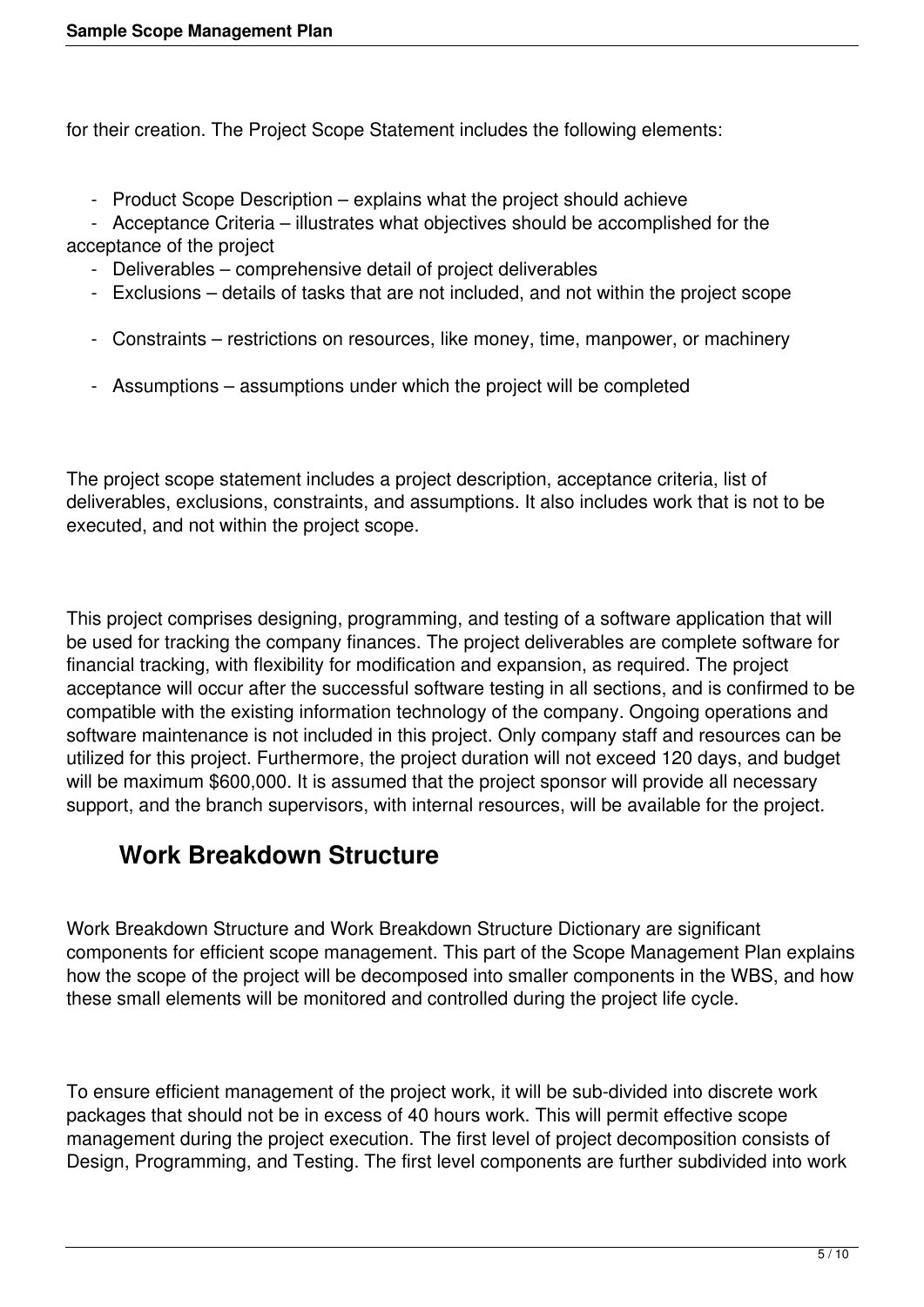packages, duration of which will not need 40 hours, and not less than 4 hours (refer WBS below).

*Figure 1.1, Work Breakdown Structure* 

To ensure clear definition of project work, WBS Dictionary is created, which incorporates detail of all WBS elements, including a comprehensive description of work, deliverables, budget, and resources required.

**WBS Dictionary** 

**Level** 

**Code of WBS** 

**Name of Component** 

**Work Description** 

**Deliverable** 

**Resources**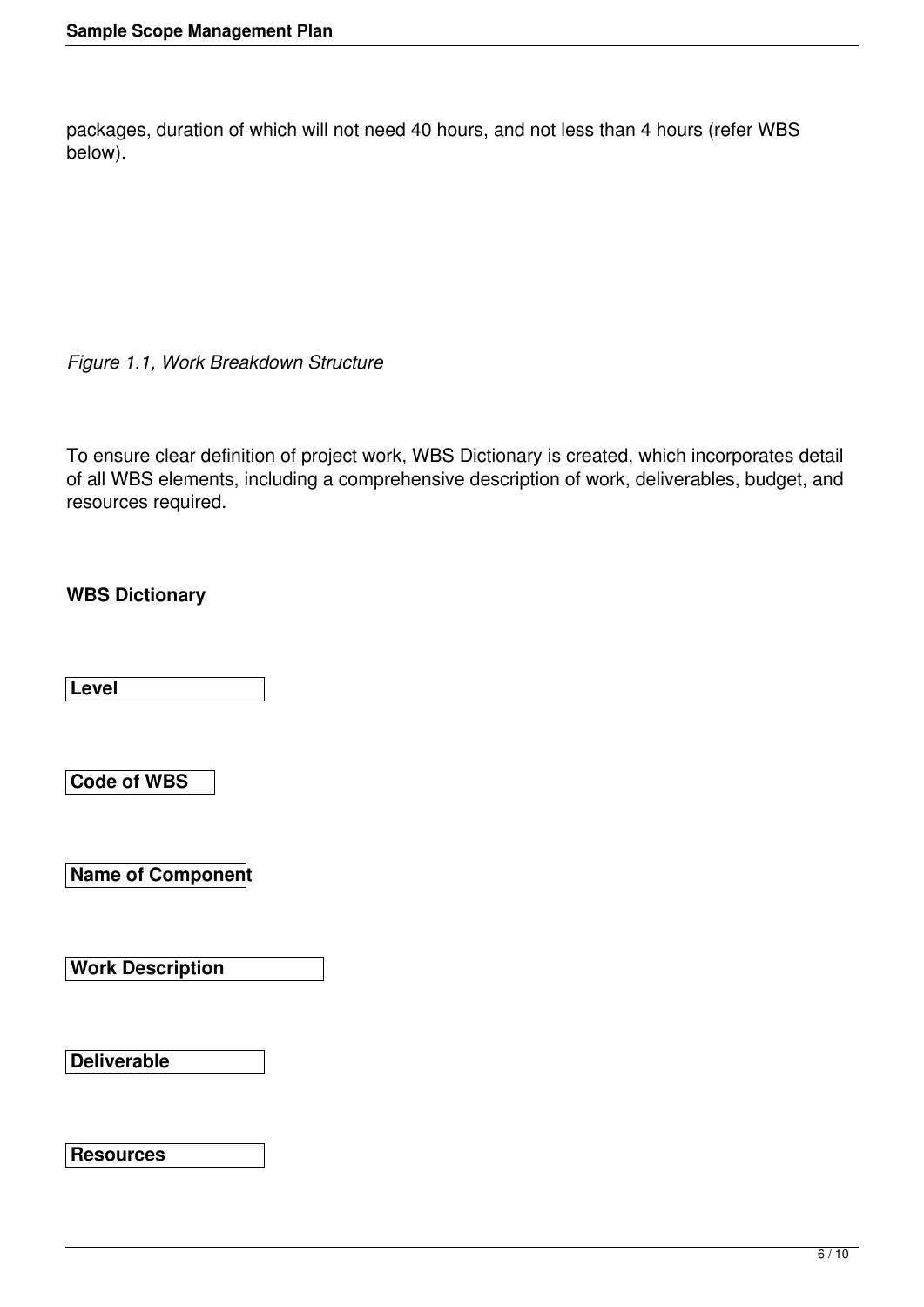**Budget**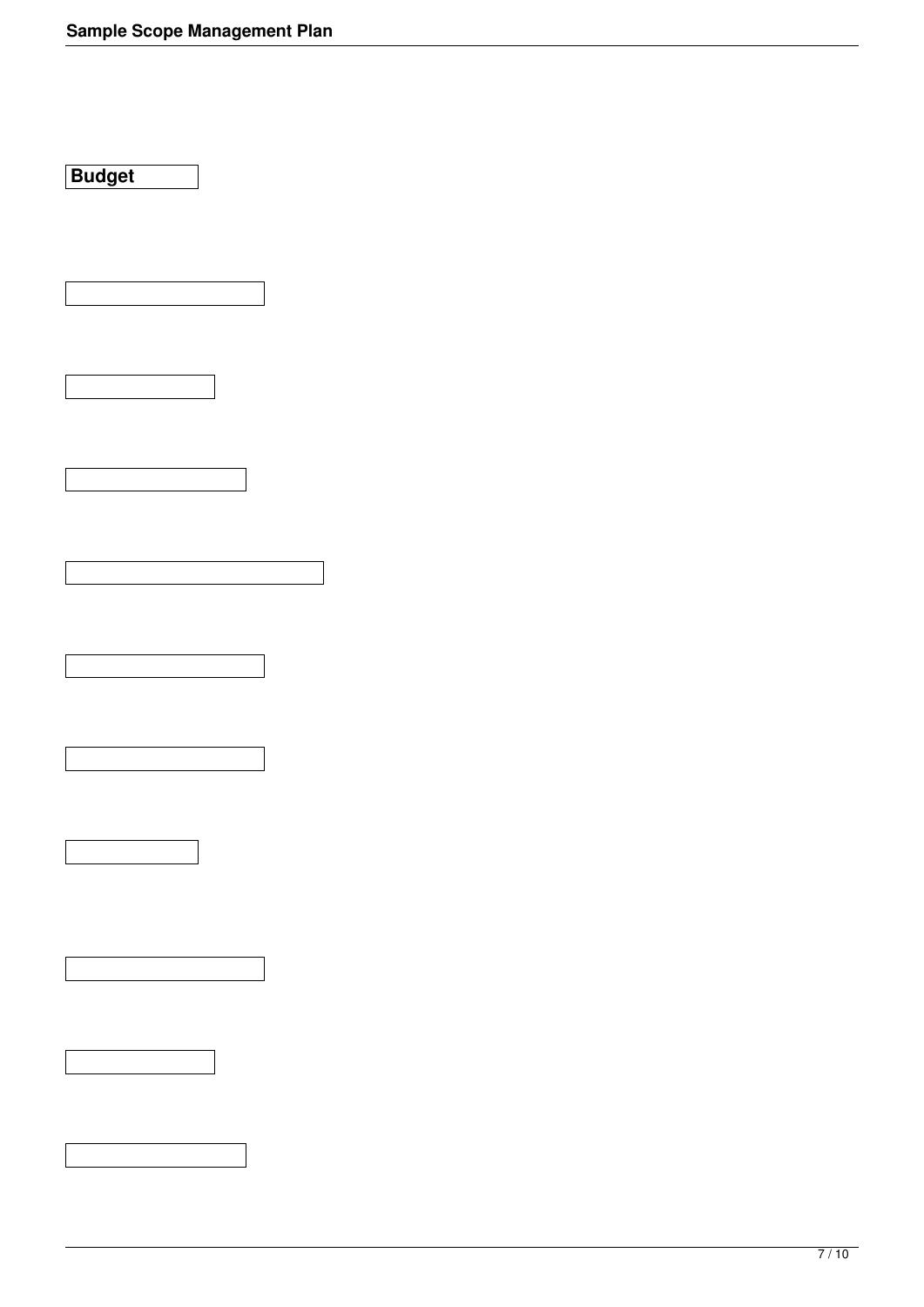